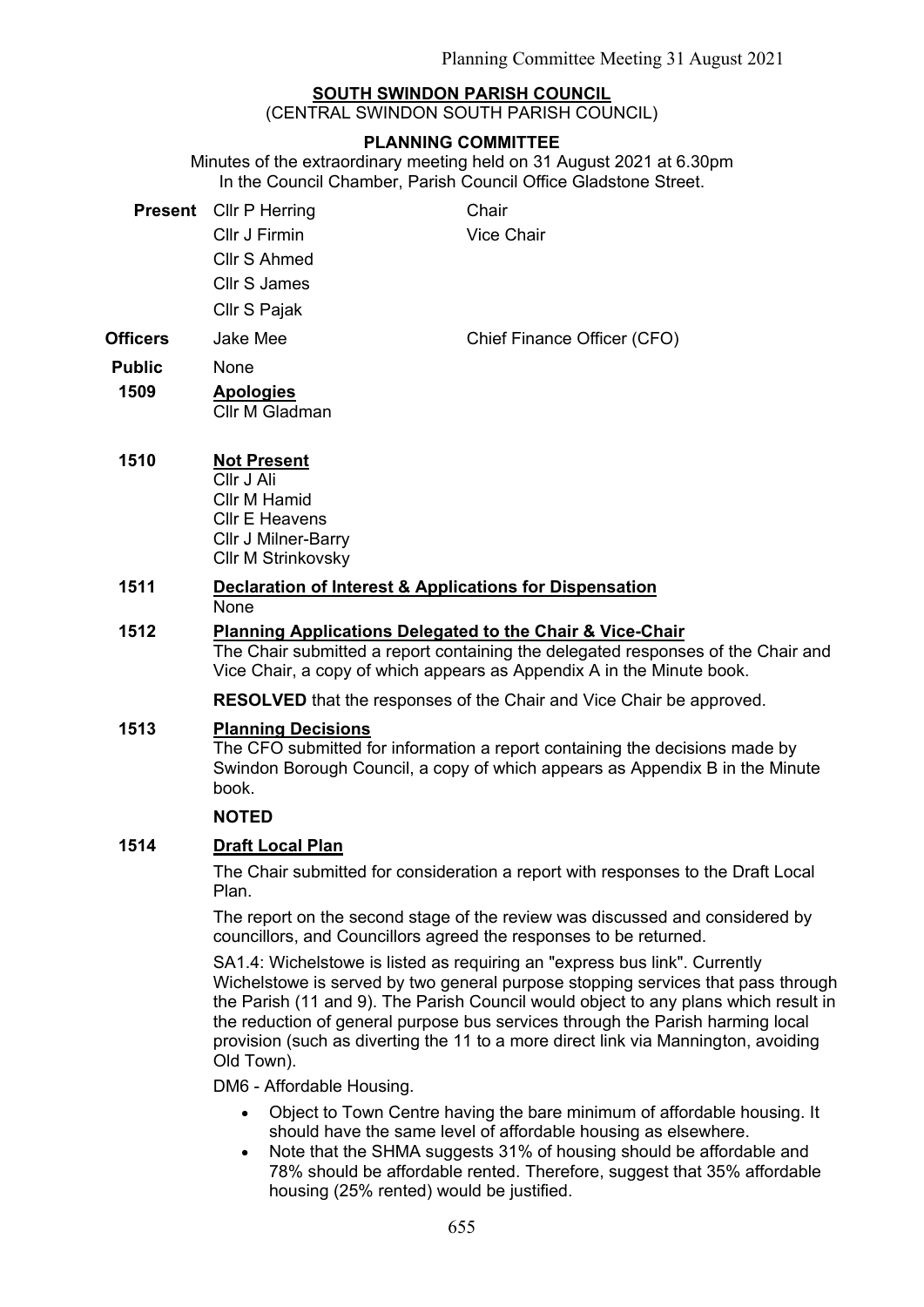DM10 - HMOs.

- 7.3.35 suggests that 20% of properties within 100m being HMOs is an acceptable level. 1 in 5 properties being a HMO is too high a level. 10% would be more appropriate.
- The requirements laid out in SBC's HMO Standards should be incorporated into the Local Plan, by adding it to DM10.3. All HMO applications should meet these standards as a requirement for obtaining planning permission.

DM29 / Appendix 2 - Open Space in New Development.

- SBC's requirement is for only just over half of the Fields in Trust 2015 guidance for play areas, and justification for this lower level of provision is not given. As per 7.9.13, there is currently a large under provision of space against even the Borough's lower standards. Requiring the higher Fields in Trust figure (0.55ha/1000 people) would help to make up the deficit.
- The policy should make clear that Parish Councils are to be offered "first refusal" on managing new public spaces via Parish Precept and s106 contributions, instead of the creation of private management companies and funded via additional service charges.
- Appendix 2 specification for LLPS/NLPS should specify that disability accessible equipment must be included.

Appendix 1

- Electric Vehicle charging provision to Residential Apartments (page 157) is inadequate. In light of government's plans to ban the sale of new internal combustion engine vehicles by the end of the decade, the specified provision of 60% does not make sense. Requirement should be for active provision to 30% of spaces, and passive provision to the remaining 70%.
- It must be made clear in the planning process who is responsible for the future maintenance, accessibility of spaces, power supply and eventual replacement of EV Charging provisions.

# **1515 Planning Applications to be examined**

## **1515.1 S/PAOTH/21/1387**

| 55 – 61 Regent Street | Prior approval notification for the erection of a |
|-----------------------|---------------------------------------------------|
| Swindon               | further two storeys to provide 28no. apartments.  |
| SN1 1JS               |                                                   |

## **DECISION** Objection due to:

- 1. The rear frontage is unattractive and could set a standard for other developments in the area.
- 2. The retail units have no stockrooms, rear access, no facilities apart from toilets and units 5 and 4 are extremely narrow the Parish would query if they would be viable units with a prospect of being occupied.
- 3. It is not clear if the 6 car parking spaces are for residents or unit holders.
- 4. There is no cycle storage for the retail and self-storage businesses there should be at least 4 spaces according to the parking standards.
- 5. Cycle storage and bins for residential users is at the rear of the building whereas access is at the front of the building.

# **1515.2 S/1/1364 & S/LBC/21/1365**

Units 3,5,7 & 17 Carriage Works, London Street Swindon SN1 5DG

Change of use of Unit 7 from former railway shed to a higher education facility (Class F1) and change of use of lower ground floor unit 7 to Class E(g)(i) Offices and lower ground floor units 3,5 & 17 to E(g)(i) Offices Class E(a) or E(b) retail uses, installation of a mezzanine floor and associated works.